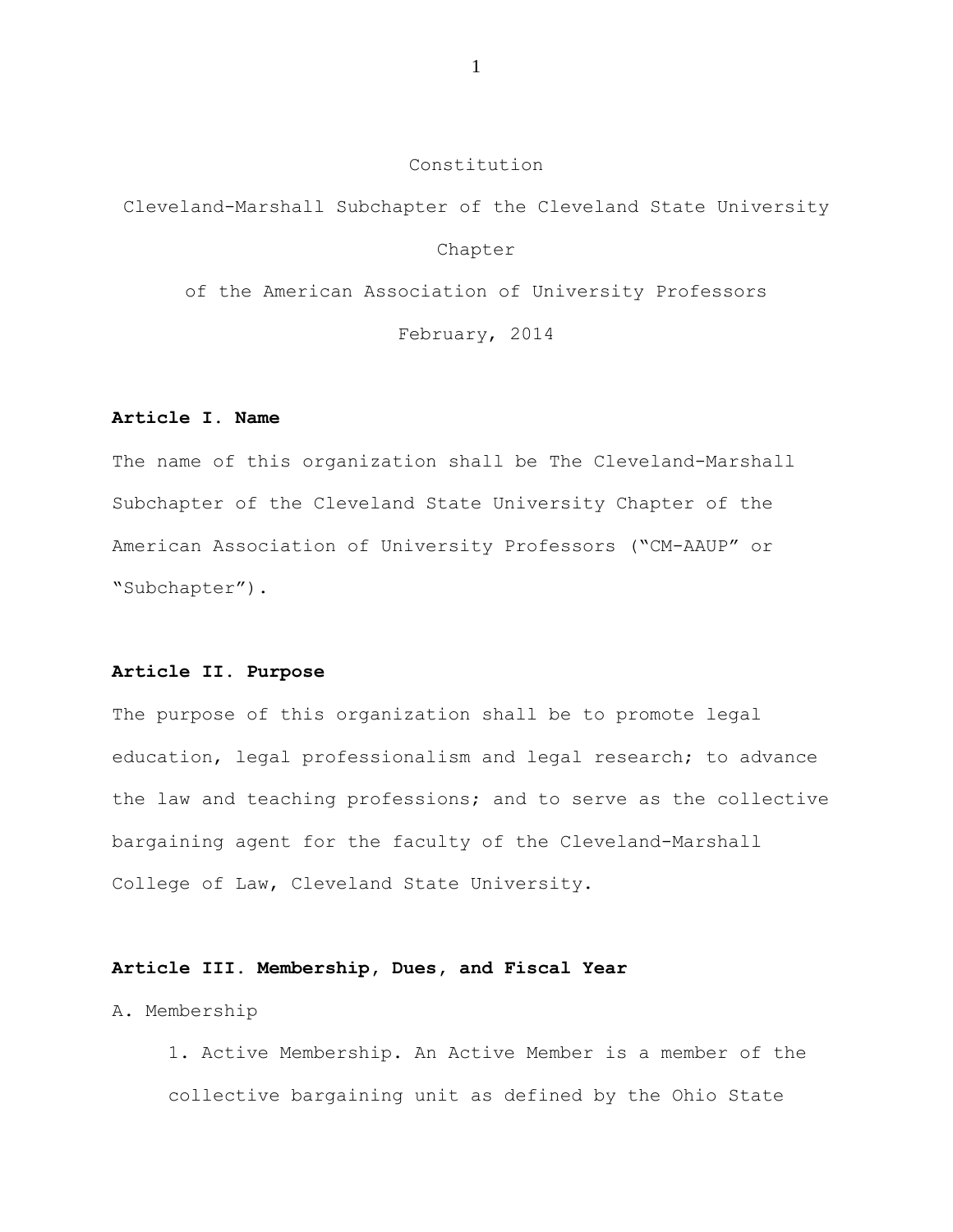Employment Relations Board (SERB) or the contract currently in force (if any) between CM-AAUP and Cleveland State University who has paid the current collective bargaining dues and national, state, and local Association dues. Active members may vote in the elections of the Subchapter, hold elective office in the Subchapter, and vote on collective bargaining issues.

2. Associate Membership. An Associate Member is a person defined in subsections 2(a)-2(c) of this Constitution. An Associate Member may not vote in elections of the Subchapter, hold office in the Subchapter, or vote on collective bargaining issues. An Associate Member is a person in any of the following groups:

a. a person classified as an Associate Member by national AAUP who is not a member of the local collective bargaining unit under the definition of the unit by SERB or the contract currently in force between CM-AAUP and Cleveland State University; b. an Active Member of the National AAUP who is not within the local collective bargaining unit under the definition of the unit by SERB or the contract currently in force between CM-AAUP and Cleveland State University;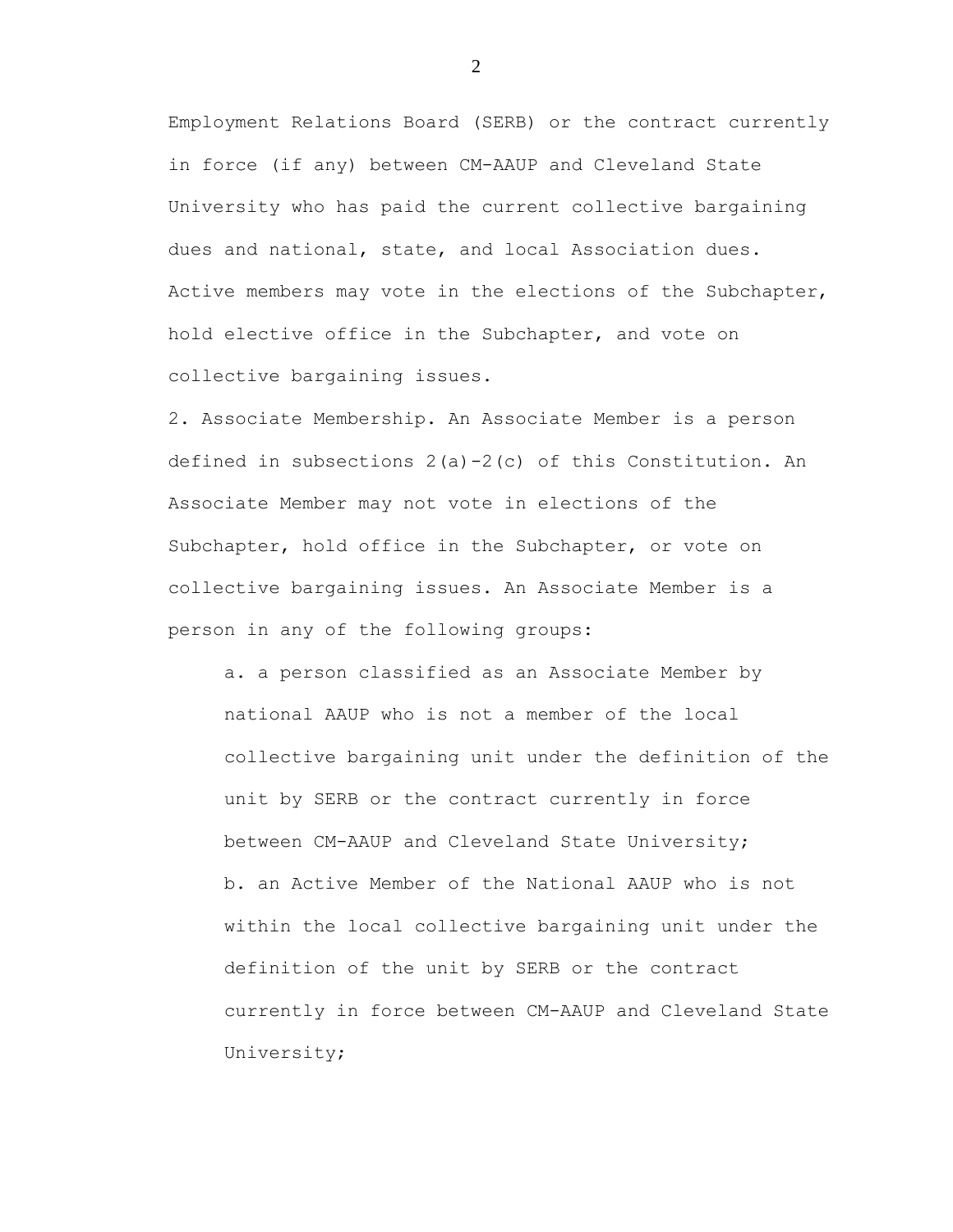c. an Emeritus Member, *i.e.*, a person no longer eligible for Active Membership by virtue of retirement who indicates that he or she wishes to retain the status of an Associate Member.

3. Deprivation of Membership Rights. No member shall be deprived of a right associated with membership except in accordance with rules that are either contained in this Constitution or that have been adopted by a majority of the Active Membership and are consistent with applicable law, with this Constitution, and with the principles of Academic Freedom. Members shall receive due process. Except in the case of non-payment of dues, due process shall include: a) notice; b) a hearing before an impartial body of three Active Members, chosen by the CM Executive Committee and ratified by the Active Membership; c) the right to be heard at such a hearing; and d) the right to be represented by counsel or by another Active Member.

### B. Dues

1. CM-AAUP shall establish dues for Active Members.

2. Untenured Active Members of CM-AAUP in their first four years of full-time service shall pay five-tenths of one percent of base salary in dues. Active members shall shift from five-tenths of one percent of base salary to eighttenths of one percent of base salary for dues beginning the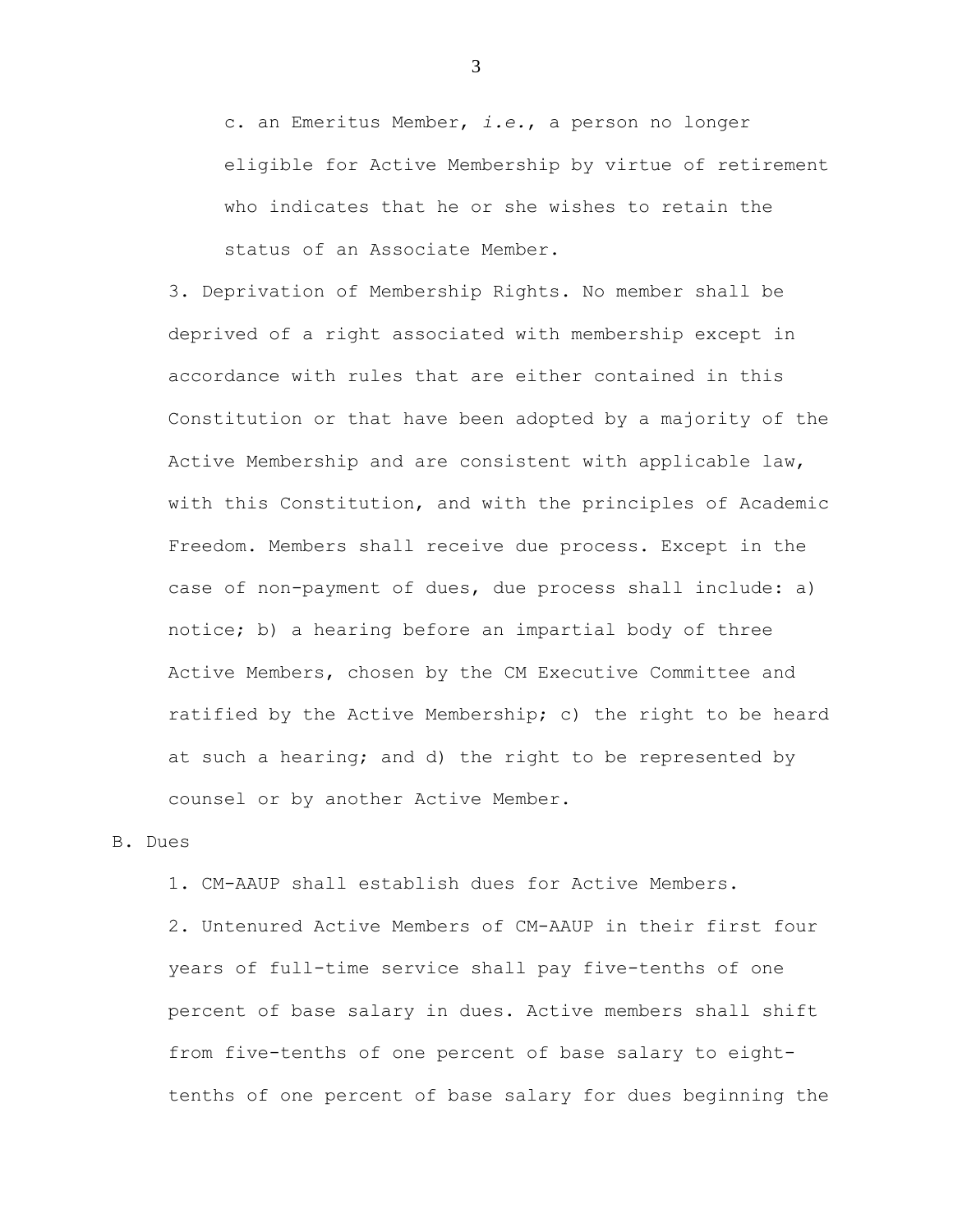August 15 after the date their full-time service for four years at CSU becomes effective. Active Members with more than four years of service and Active Members who are tenured shall pay eight-tenths of one percent of base salary in dues. These amounts include national and state AAUP dues as well as local dues. For purposes of calculating dues, the starting dates of members shall be determined in accordance with applicable national and state AAUP policies.

3. Associate members shall pay the appropriate national and state dues plus an amount in local dues to be determined by the Cleveland-Marshall Subchapter Executive Committee ("CM Executive Committee").

4. The CM Executive Committee may propose alterations in the foregoing dues structure. Ratification of proposed changes in the dues structure shall require a majority vote of the Active Members who cast ballots on the changes. Voting shall be by secret, mail ballot.

5. A Special Assessment may be proposed to the membership of CM-AAUP by means of a Subchapter wide referendum in emergency situations. Approval of the Special Assessment shall require a majority vote of those Active Members who cast ballots on the referendum. Voting shall be by secret, mail ballot. A cooperative agreement between CSU-AAUP and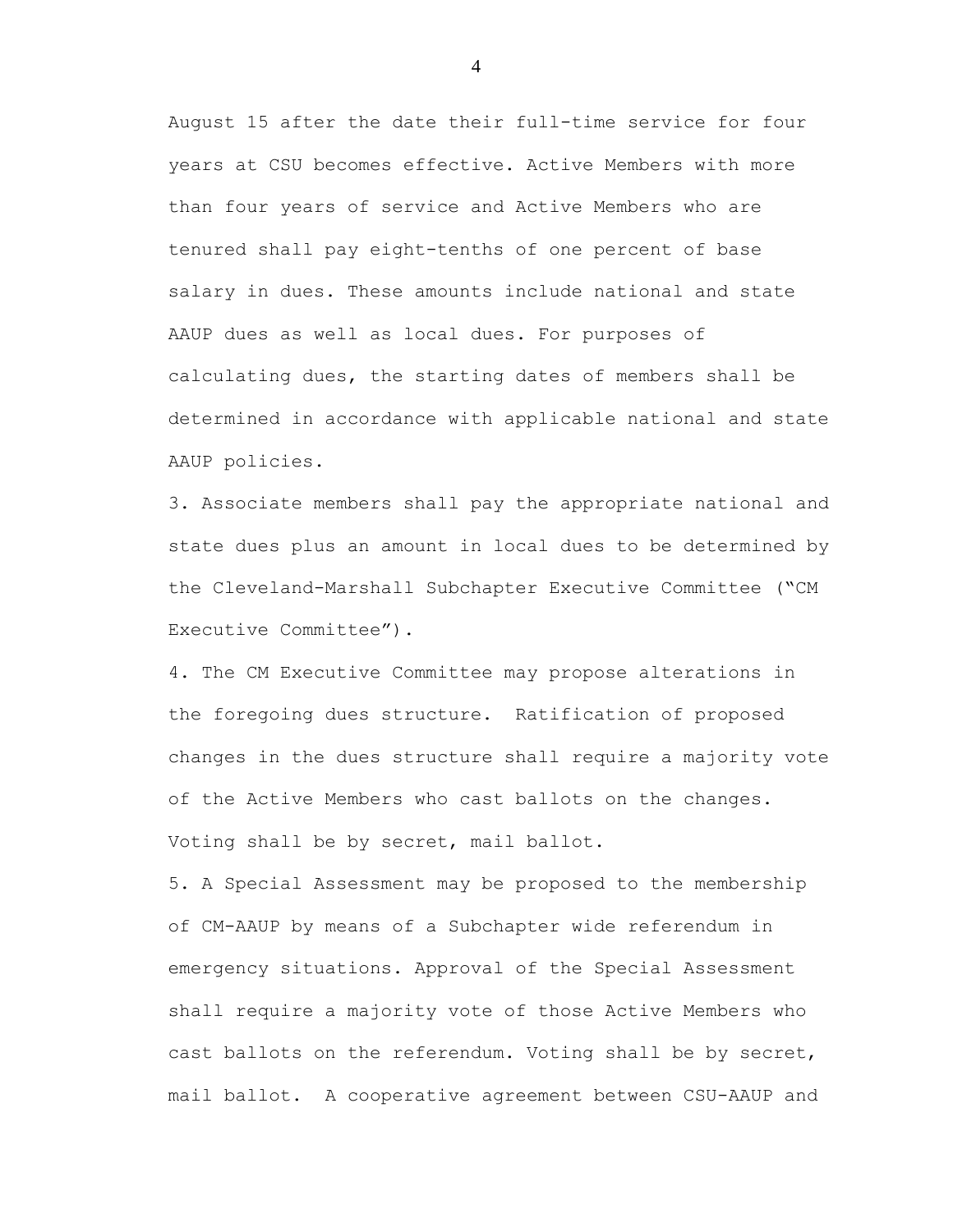CM-AAUP, pursuant to the provisions of Article VI(A), may include other provisions for Special Assessments. 6. Dues for bargaining-unit members on reduced salary because of leave shall be reduced proportionately. 7. Annual dues may be paid only by payroll deduction or in a single payment due September 30. An Active Member on payroll deduction shall not be considered to be delinquent in the payment of dues. No person shall be deemed an Active Member who is delinquent in the payment of dues for more than thirty-one calendar days after the end of the month in which the term commences. The CM-AAUP shall notify the Faculty Member by certified mail that he/she is delinquent in not tendering the required Association dues. If the arrearage in dues is not paid within thirty days after this notice is sent, that person shall thereupon be subject to the procedure provided by the collective bargaining agreement between CM-AAUP and Cleveland State University currently in force. If there is no such agreement, such person may be suspended from membership by action of the CM Executive Committee.

8. Those in the bargaining unit who wish to change their status to Active Membership during a fiscal year may do so by paying the difference between the fee for their current status and the fee for Active Membership.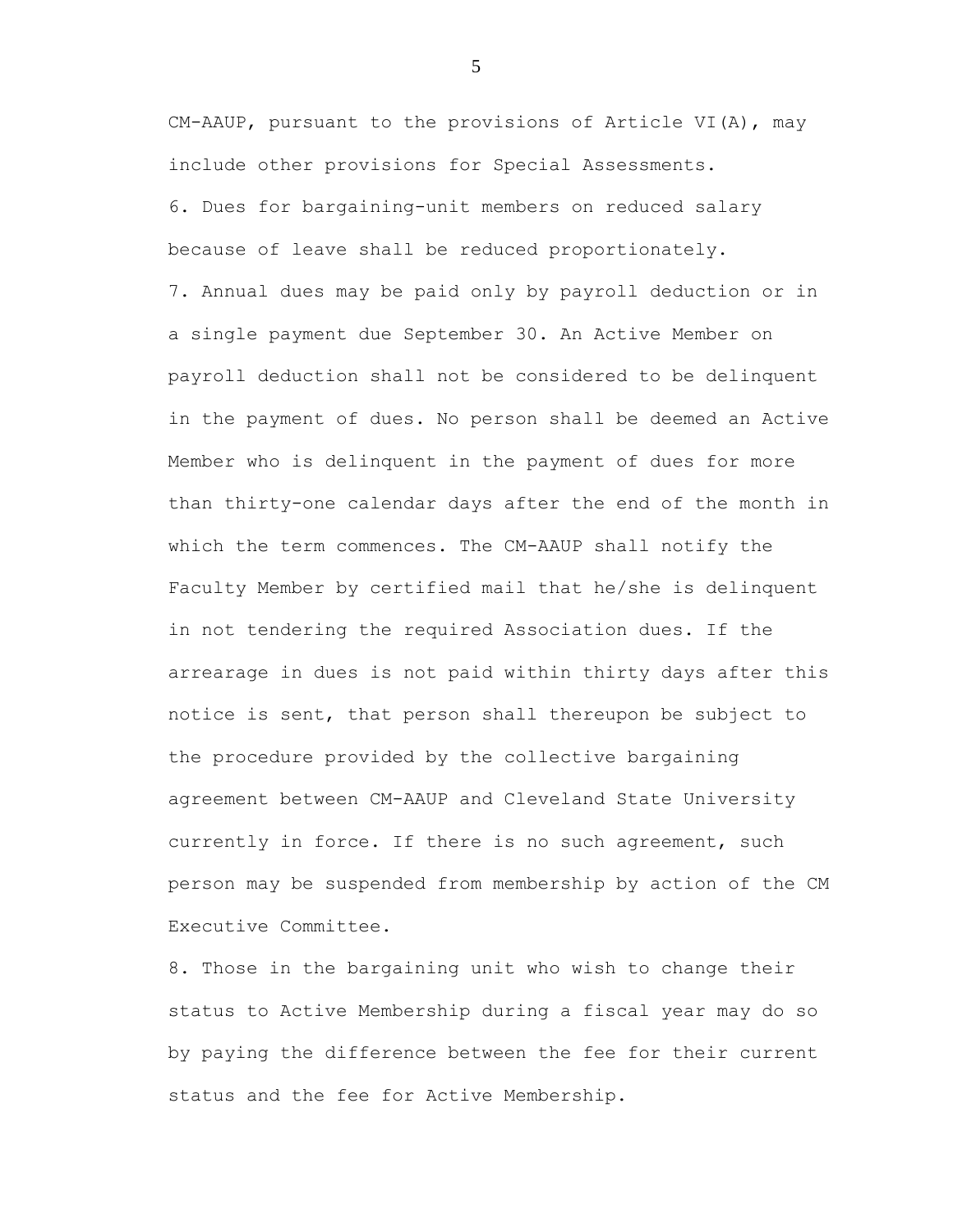9. No provision of this article shall be interpreted as in any way limiting the ability of the Subchapter to negotiate collective bargaining service fees for those members of the bargaining unit who choose not to hold membership in the Subchapter.

C. Fiscal Year

The fiscal year shall be the same as the Cleveland State University fiscal year.

#### **Article IV. Officers of the Subchapter**

A. The Subchapter shall have a President, a Vice President, and a Secretary-Treasurer. The Cleveland-Marshall Subchapter Executive Committee shall be composed of the previously three mentioned officers; the immediate past President, if any (ex officio, without a vote); and the Chief Negotiator (ex officio, without a vote). If a Grievance Officer and/or a Communications Officer is appointed by the Subchapter, such officer shall also serve ex officio, without a vote.

B. The President, Vice President, and Secretary-Treasurer shall be elected for two-year terms and may be reelected to succeed themselves no more than once.

C. The CM Executive Committee may appoint a Subchapter Grievance Officer and, as needed, Assistant Grievance Officers. The term of office shall be one year. The CM Executive Committee shall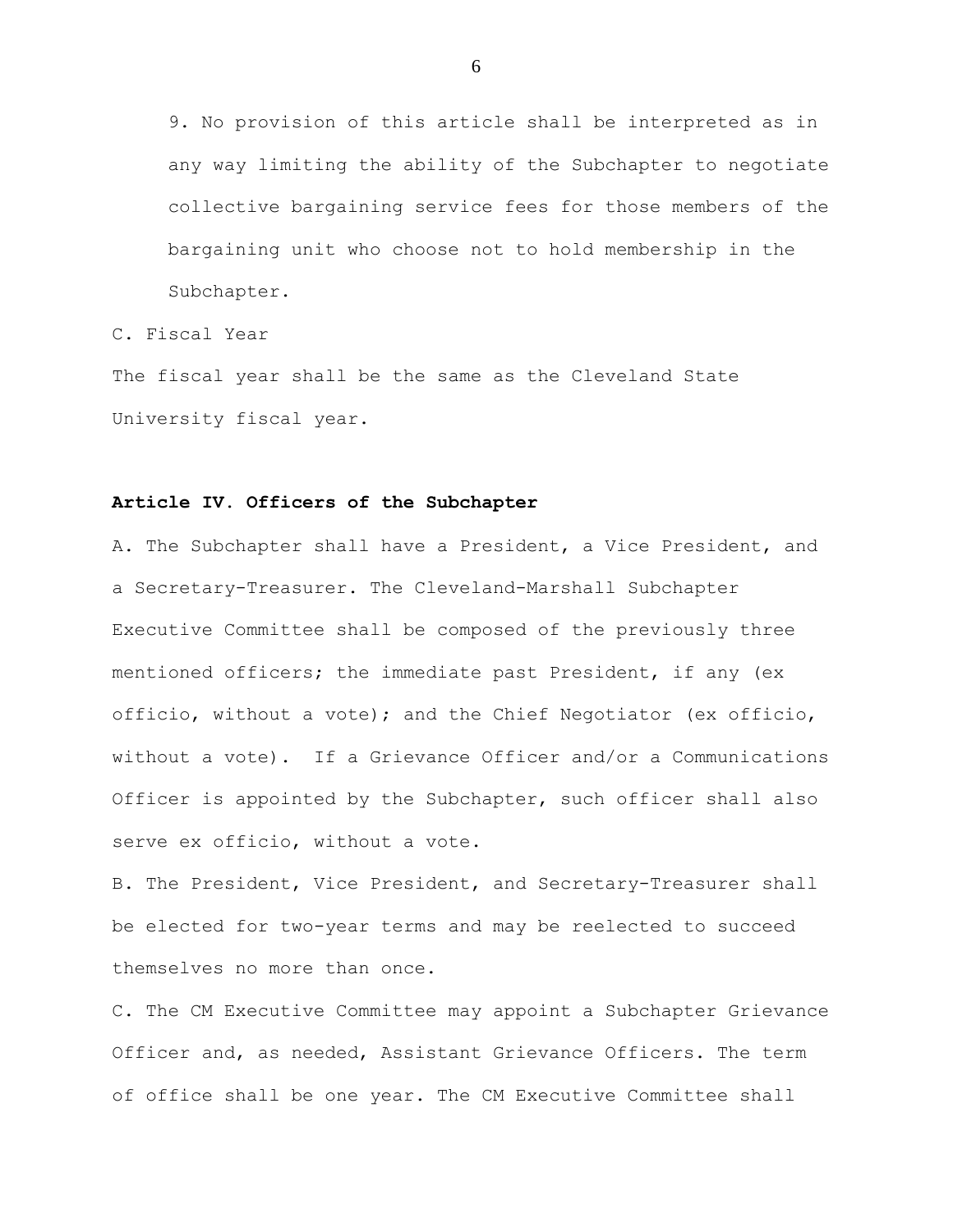evaluate the performance of the Grievance Officer and any Assistant Grievance Officer(s) before the close of each one-year term. In the alternative, the CM Executive Committee may recommend the use of Grievance Officers and Assistant Grievance Officers appointed by the CSU-AAUP in lieu of Subchapter grievance officers.

D. The CM Executive Committee may appoint a Communications Officer. The Communications Officer shall be a member (ex officio, without a vote) of the CM Executive Committee. The term of the Communications Officer shall be one year. He or she shall assist the CM Executive Committee in communicating with the public and the membership.

### **Article V. Duties of the Officers of the Chapter**

A. The President shall preside over all meetings of the Subchapter and of the CM Executive Committee. The President shall be the official representative of the Subchapter. Unless appointed a voting member in the usual manner, the President shall be a non-voting member of every other committee, not to be included in the quorum count.

B. The Vice President, in the absence of the President, shall assume the duties of the President and shall perform other duties as directed by the Subchapter.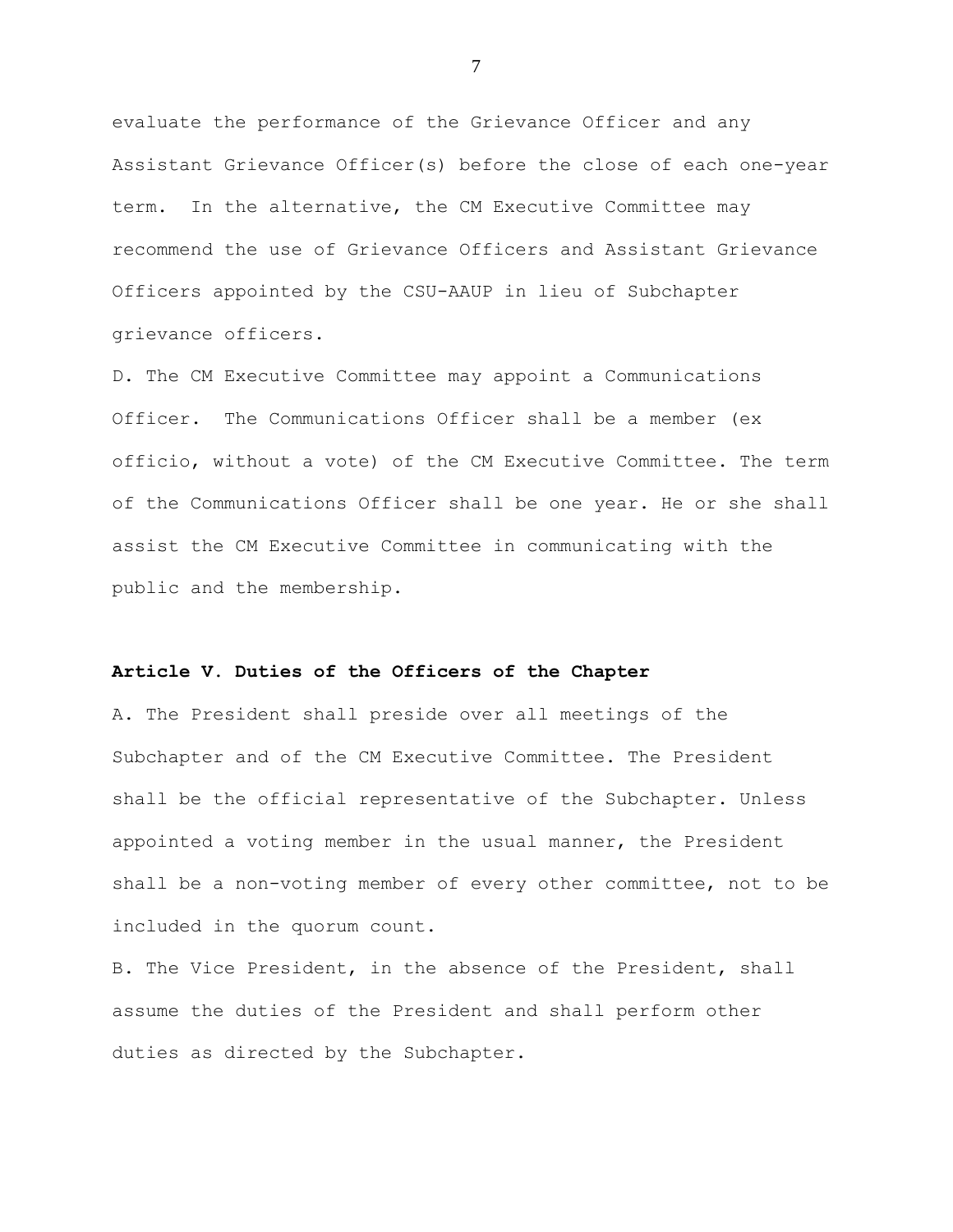C. The Secretary-Treasurer shall keep minutes, maintain the official records of the Subchapter, publish the agenda for Subchapter meetings (with the advice of the CM Executive Committee), and perform other duties as directed by the Subchapter. The Secretary-Treasurer also shall be responsible for the recording of chapter finances and for the discharge of all financial obligations of the Chapter. At the regular Fall Subchapter meeting the Secretary-Treasurer shall, in consultation with the President, present an annual financial report on the previous fiscal year for review by the Chapter. The CM Executive Committee may request, at its discretion, periodic financial statements from the Secretary-Treasurer. The Secretary-Treasurer shall make the accounts available for inspection upon request by the CM Executive Committee or upon petition of 20% of the Subchapter's Active Membership. If the Subchapter's finances are consolidated with those of CSU-AAUP, the Secretary-Treasurer may, to the extent feasible, rely upon financial reports and documentation prepared by the CSU-AAUP. D. Grievance officers, if any, shall be acquainted with current Grievance procedures. The Grievance Officer and/or Assistant Grievance Officer(s) shall assist and advise any and all persons in the bargaining unit from the initiation of a grievance to its eventual resolution, in accordance with any governing contract provisions. Grievance officers shall advise the CM Executive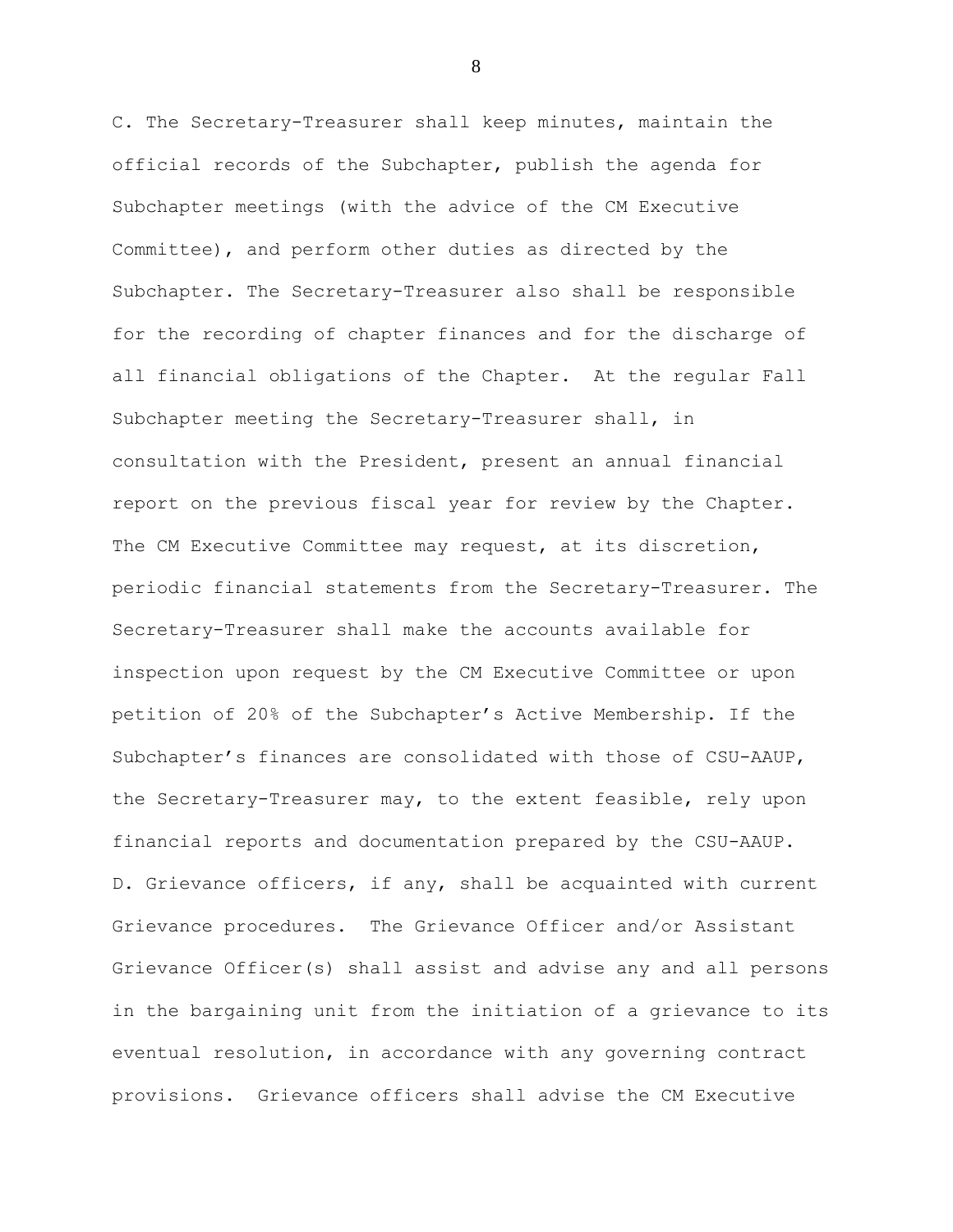Committee on all matters pertaining to the grievance procedure and on all grievance cases. The Subchapter may utilize CSU-AAUP grievance officers, as provided in Article IV(C), wholly or partially in lieu of appointing Subchapter grievance officers.

**Article VI.** Duties of the CM Executive Committee

A. The CM Executive Committee shall act for the Subchapter in carrying out the purposes of the Subchapter; it shall establish committees for the Subchapter and shall convene special meetings of the Subchapter at its discretion. The CM Executive Committee may propose alterations in the schedule of dues and regulations governing their payment, subject to ratification by the Active Membership. The CM Executive Committee may also enter into cooperative arrangements with the CSU-AAUP in matters affecting finances, Special Assessments, representation on committees, the use of grievance officers, or other matters relating to the Subchapter, subject to ratification by the Active Membership. For this purpose, ratification requires a majority vote of the Active Members who cast ballots and voting shall be by secret, mail ballot.

B. Subject to the provisions of any cooperative arrangement with the CSU-AAUP, as described in Article VI(A), the CM Executive Committee shall authorize all expenditures of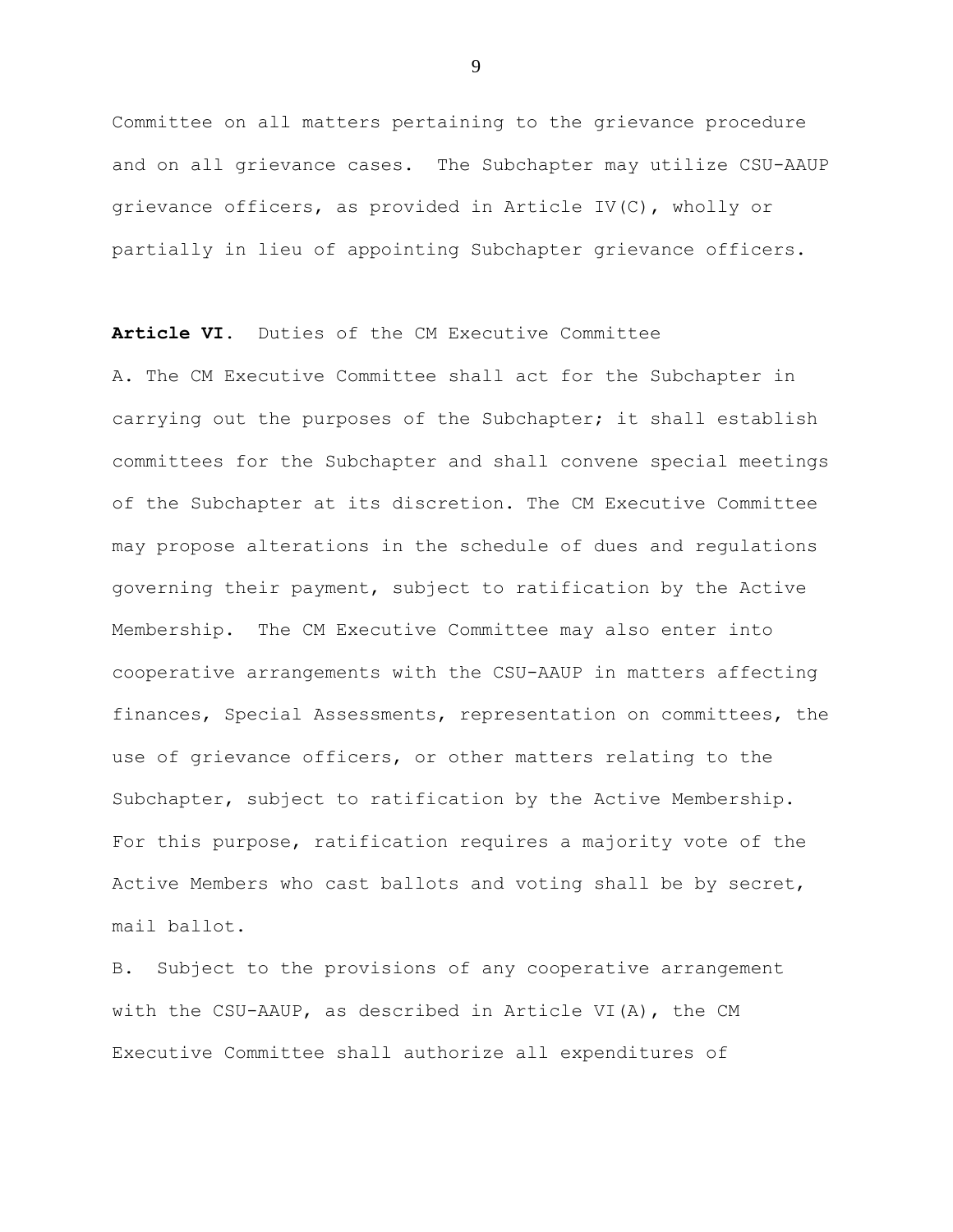Subchapter funds and shall also act as the body that approves the employment of persons to serve the Subchapter. C. The CM Executive Committee shall recommend the size and composition of the Negotiating Team, including the identity of the Chief Negotiator, to the Bargaining Council for ratification by majority vote of the Bargaining Council. (See Article IX for descriptions of the Negotiating Team and the Bargaining Council.) If the Executive Committee's recommendation is rejected, it shall submit a revised proposal to the Bargaining Council within one week. The characteristics of the Negotiating Team are as follows:

1. Each member of the Negotiating Team shall remain in office until discharged by the CM Executive Committee. 2. Any vacancy on the Negotiating Team shall be filled with the advice of the Negotiating Team and by recommendation of the Executive Committee to the Bargaining Council for ratification by majority vote of the Bargaining Council. If the Executive Committee's nominee is rejected, it shall submit a new nominee to the Bargaining Council within one week.

D. The CM Executive Committee shall not authorize any transaction which conflicts with the fiduciary obligations of Subchapter officers or agents of the Subchapter and shall not authorize any loan of Subchapter funds to any officer or agent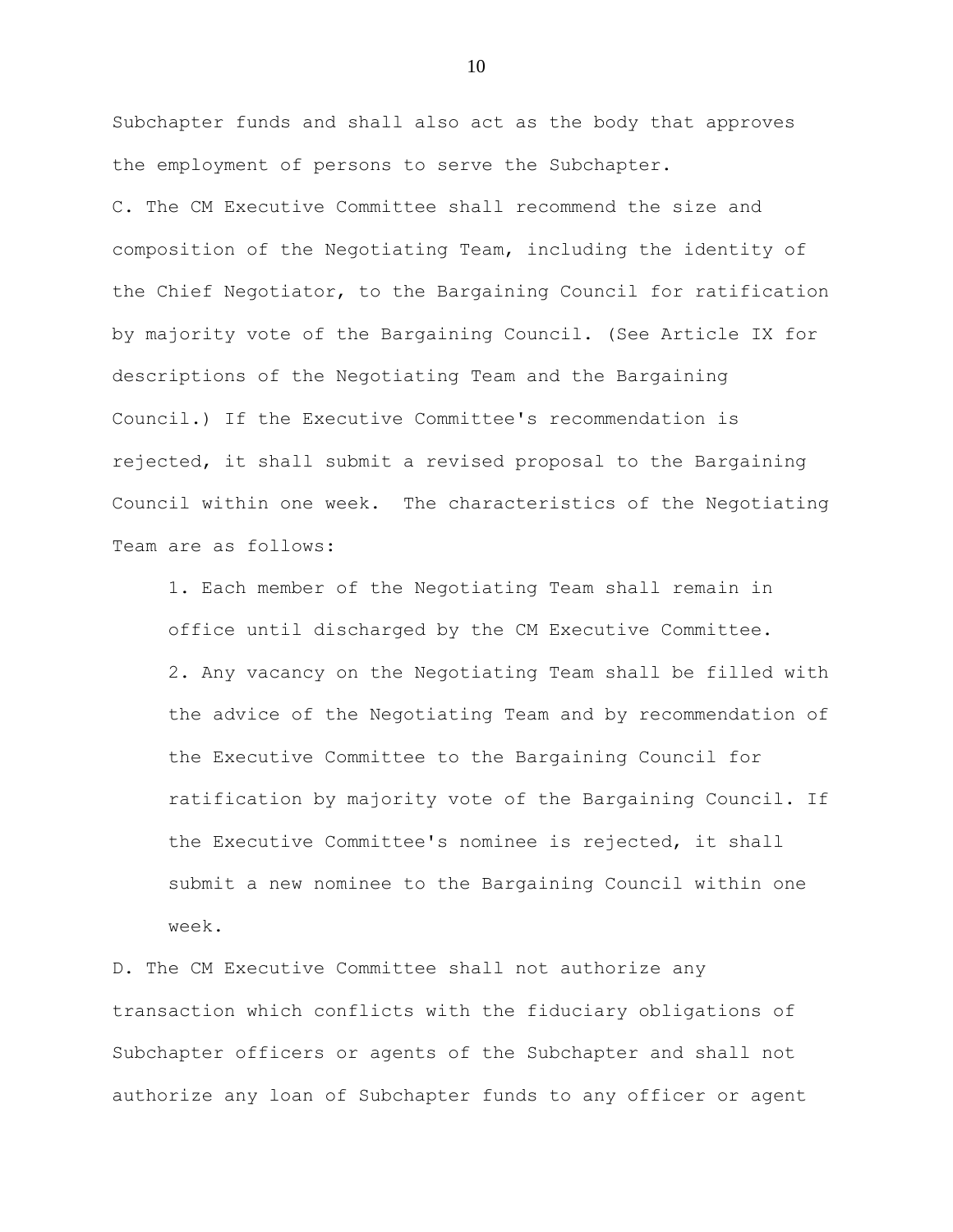of the Subchapter. If requested by the Ohio State Employment Relations Board, Subchapter officers, agents, or employees who handle Chapter funds or other property may be required to be bonded.

E. The CM Executive Committee is authorized to take all actions necessary to effectuate the provisions of this Constitution and to do so in conformity with the rules and regulations of the Ohio State Employment Relations Board and other applicable laws.

## **Article VII. Elections and Election Procedures for the CM Executive Committee**

A. Elections: Election of Chapter Officers shall take place during the Spring Semester. New Officers shall take office on August 15. From the date of their election until they formally assume office, the newly-elected Officers shall serve as nonvoting members of the CM Executive Committee. Upon the ratification of this Constitution, the Subchapter shall meet and, by majority vote, adopt procedures for the first election of Chapter Officers, who shall take office immediately upon being elected and shall serve until August 15 of the following calendar year. The first election procedures shall, to the extent feasible, duplicate the procedures specified in the next section for conducting subsequent elections, except that a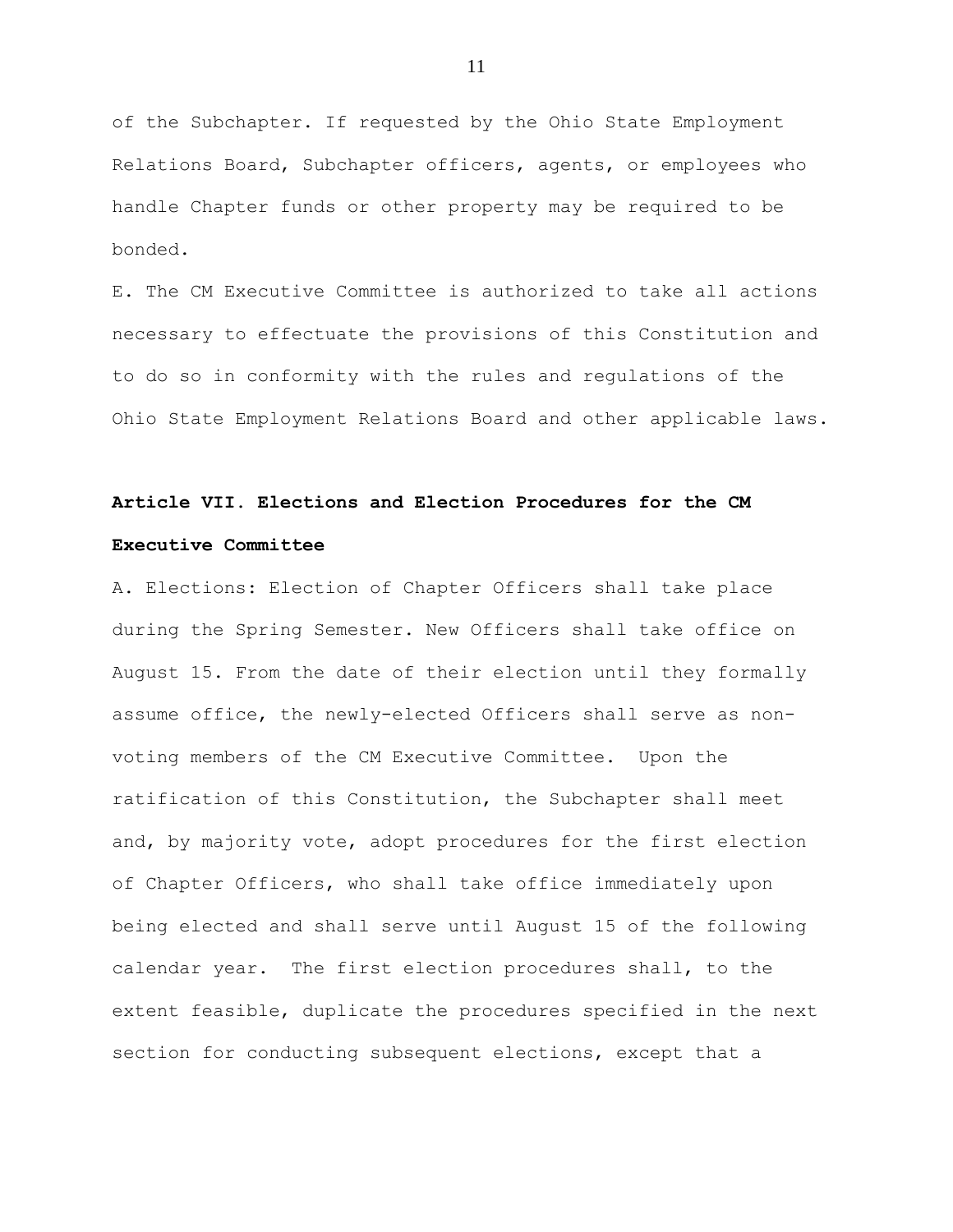Nominations and Elections Committee shall be selected at a meeting of the Active Membership.

### B. Election Procedures:

1. At the beginning of Spring Semester, or as soon as possible thereafter, the CM Executive Committee shall appoint a three-person Nominations and Elections committee. At a regular Spring meeting of the Subchapter, which shall take place before April 1, the Nomination and Elections Committee shall submit the names of at least two candidates, if possible, for the offices of President, Vice President, and Secretary-Treasurer. Additional nominations may be made from the floor at this meeting. Voting shall follow this meeting as closely as possible, and shall be concluded before the end of April. Voting shall be by secret mail ballot, and the Nominations and Elections Committee shall count the votes. For each office the nominee receiving a majority of the votes cast shall be declared elected. If no nominee receives a majority of the votes cast for a particular office, there shall be a runoff by secret, mail ballot between the two candidates with the highest number of votes.

2. Only Active Members of the Chapter are eligible for election to Subchapter offices, to serve on the CM Executive Committee, or to vote in Subchapter elections.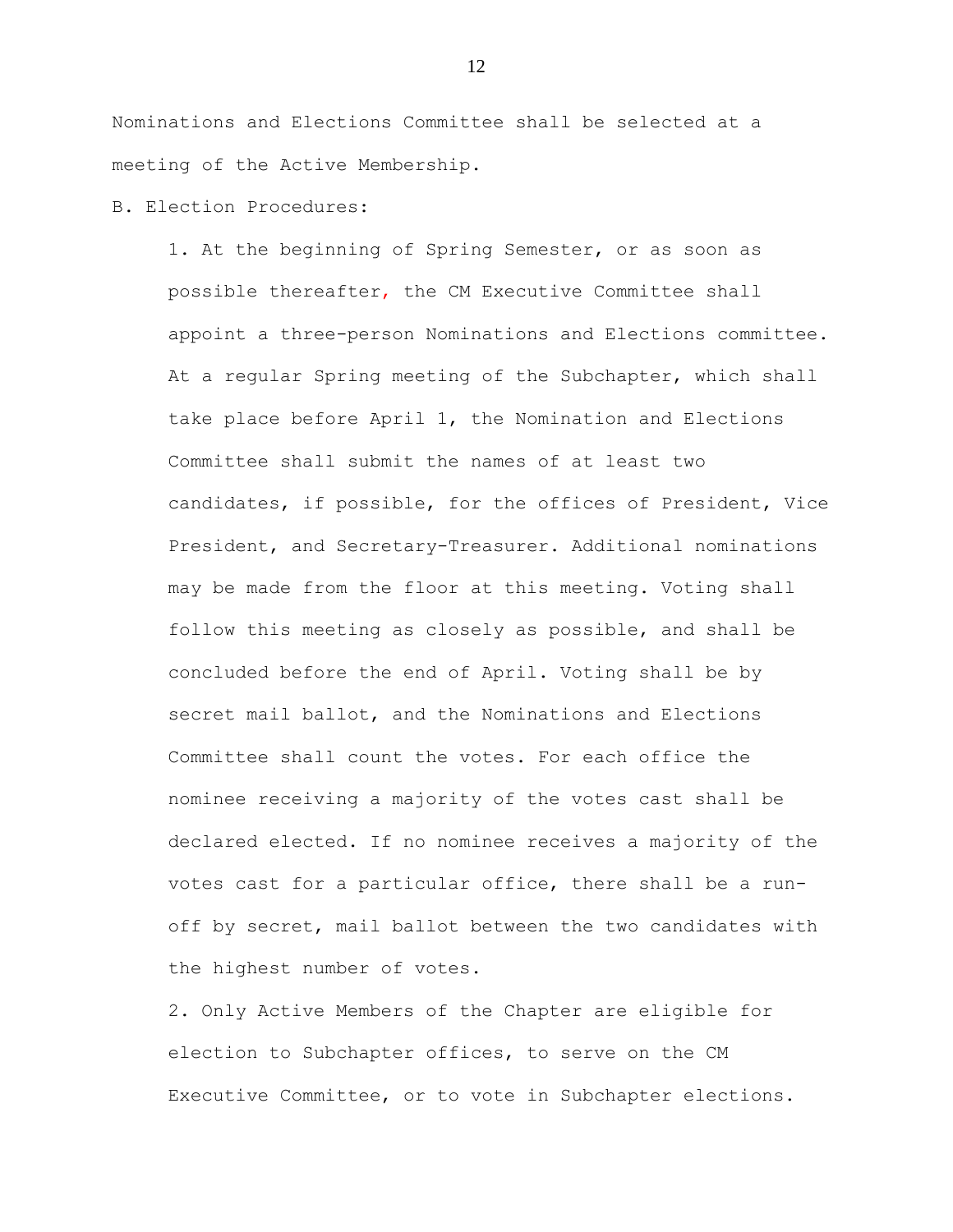3. Any vacant elective office or position on the CM Executive Committee shall be filled as soon as possible by a special election for the unexpired term, except that if more than one year of the term has expired, the CM Executive Committee may appoint an Active Member of the CM-AAUP to fill the office or position.

4. All active members have an equal right to participate in the affairs of the Subchapter, including the right to nominate, seek office and vote in Subchapter elections. 5. CM-AAUP funds may not be expended in a partisan fashion to promote the candidacy of any member in a Subchapter election. Any election dispute which cannot be resolved internally shall be resolved by neutral arbitration in accord with the procedures of the American Arbitration Association. Before arbitration occurs, the Executive Committee of the CSU-AAUP shall have an opportunity to make recommendations for the resolution of any election dispute, and those recommendations shall be reported to the

disputing parties and to the Active Membership.

C. Recall Procedures: Any or all officers of the Subchapter may be removed from office by a recall vote. One-Third of the active members of the Subchapter must petition for a recall in order to institute these proceedings. A majority vote in favor of removal from office by the entire Active Membership shall be necessary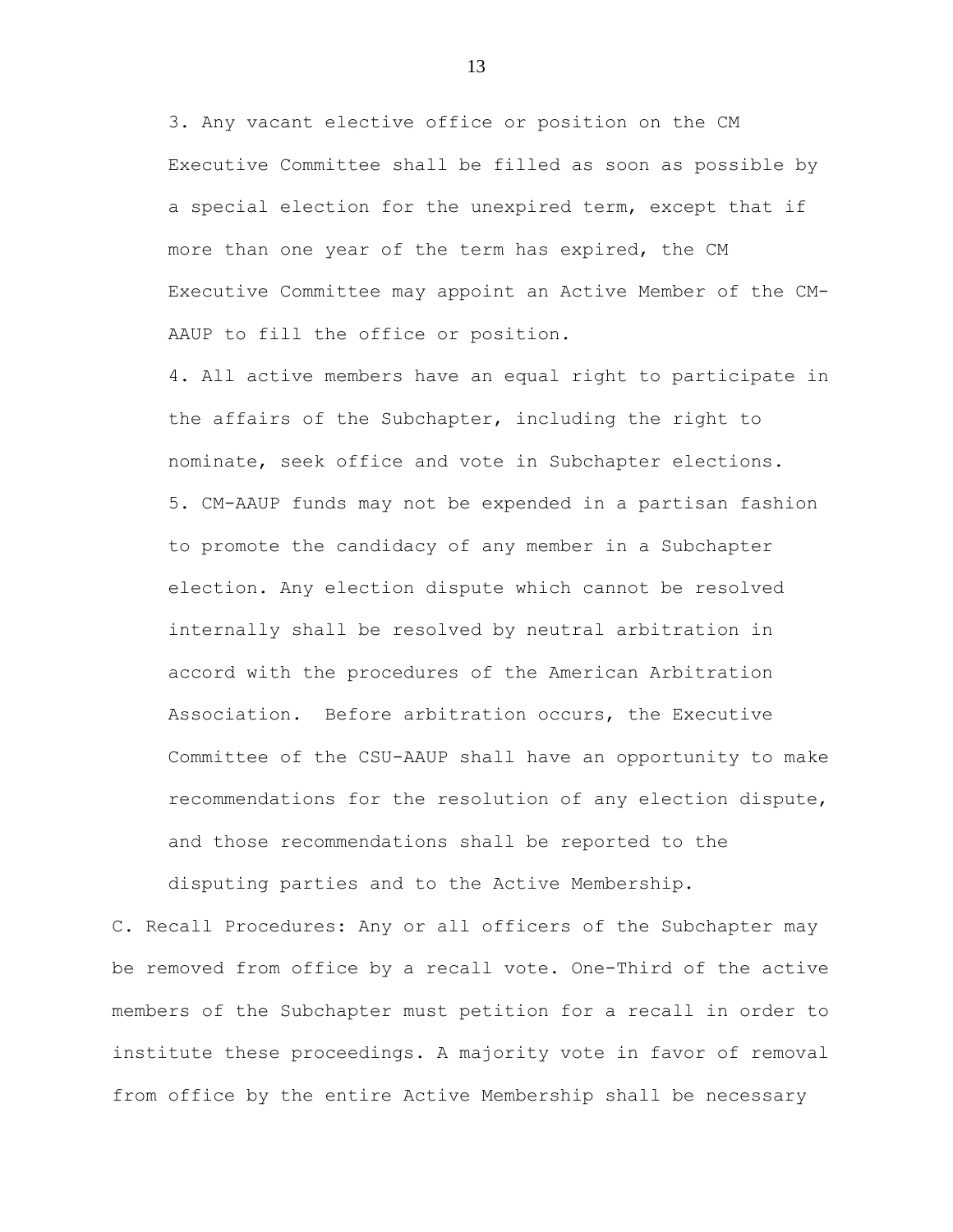for recall. Vote shall be by secret, mail ballot and shall be conducted by the Nominations and Elections Committee. The counting of the ballots shall be open for observation by the Active Members of the Chapter.

### **Article VIII. Chapter Meetings**

A. Meetings: The Subchapter shall have at least one regular meeting during each of the academic-year semesters (not including Summer). In the beginning of Fall Semester of each year, the CM Executive Committee shall provide the Subchapter with a calendar specifying the dates and times of the regular meetings. The CM Executive Committee may call special meetings of the Subchapter as it deems necessary. The CM Executive Committee shall call special meetings of the Subchapter upon petition of at least ten percent of the Active Members; such a meeting must be called within two weeks after the CM Executive Committee receives the petition. Except in exigent circumstances, at least fourteen days' notice of meetings shall be provided; and in all cases reasonable notice shall be provided.

B. Agenda: The Subchapter Secretary-Treasurer (with the advice of the CM Executive Committee) shall determine the agenda for each regular Subchapter meeting. Items of business may be placed on the agenda by a petition signed by at least three Active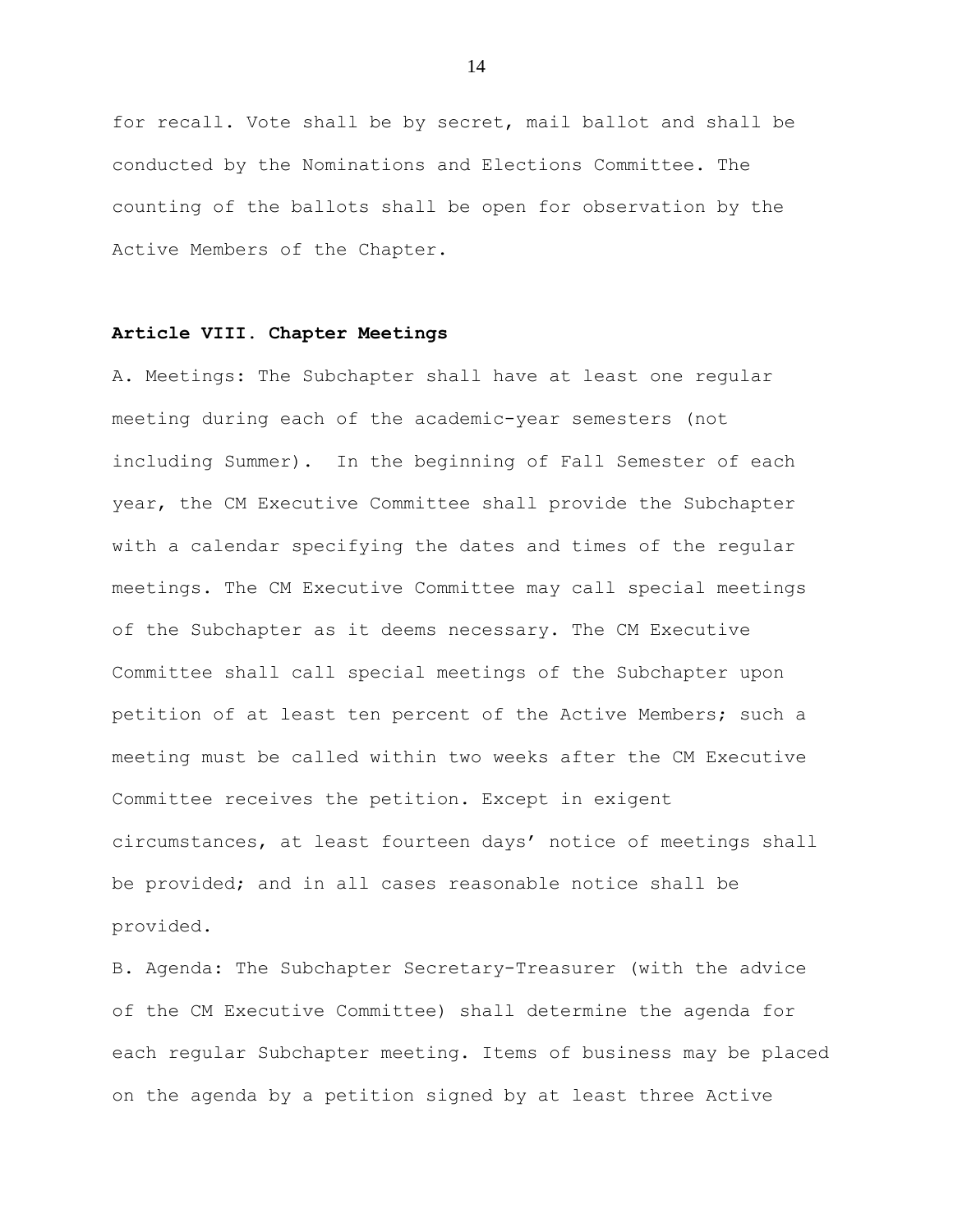Members and presented to the Secretary-Treasurer at least seven days prior to a regular Subchapter meeting. The Secretary-Treasurer shall distribute the written agenda to the membership of the Subchapter at least two business days prior to each regular meeting.

C. Quorum: At meetings of the CM Executive Committee the presence of a majority of the CM Executive Committee members shall constitute a quorum. At meetings of the Subchapter the presence of forty per cent of the Active Members shall constitute a quorum.

D. Powers: The Subchapter Active Membership is the highest decision-making and policy-making authority of the body. The will of the Active Membership is expressed through a vote at a Subchapter membership meeting or, when required by either this Constitution or by a policy adopted by the Active Membership, by a full ballot of the membership. Except as provided otherwise in this Constitution, a decision or policy or rule shall be adopted if approved by a majority of those voting, with abstentions not counting as votes.

E. The powers of the Active Membership include the adoption of parliamentary rules to govern the conduct of Subchapter meetings. Such rules shall respect the principle of majority rule. Meetings shall be conducted pursuant to Robert's Rules of Order, unless specified otherwise by rules adopted pursuant to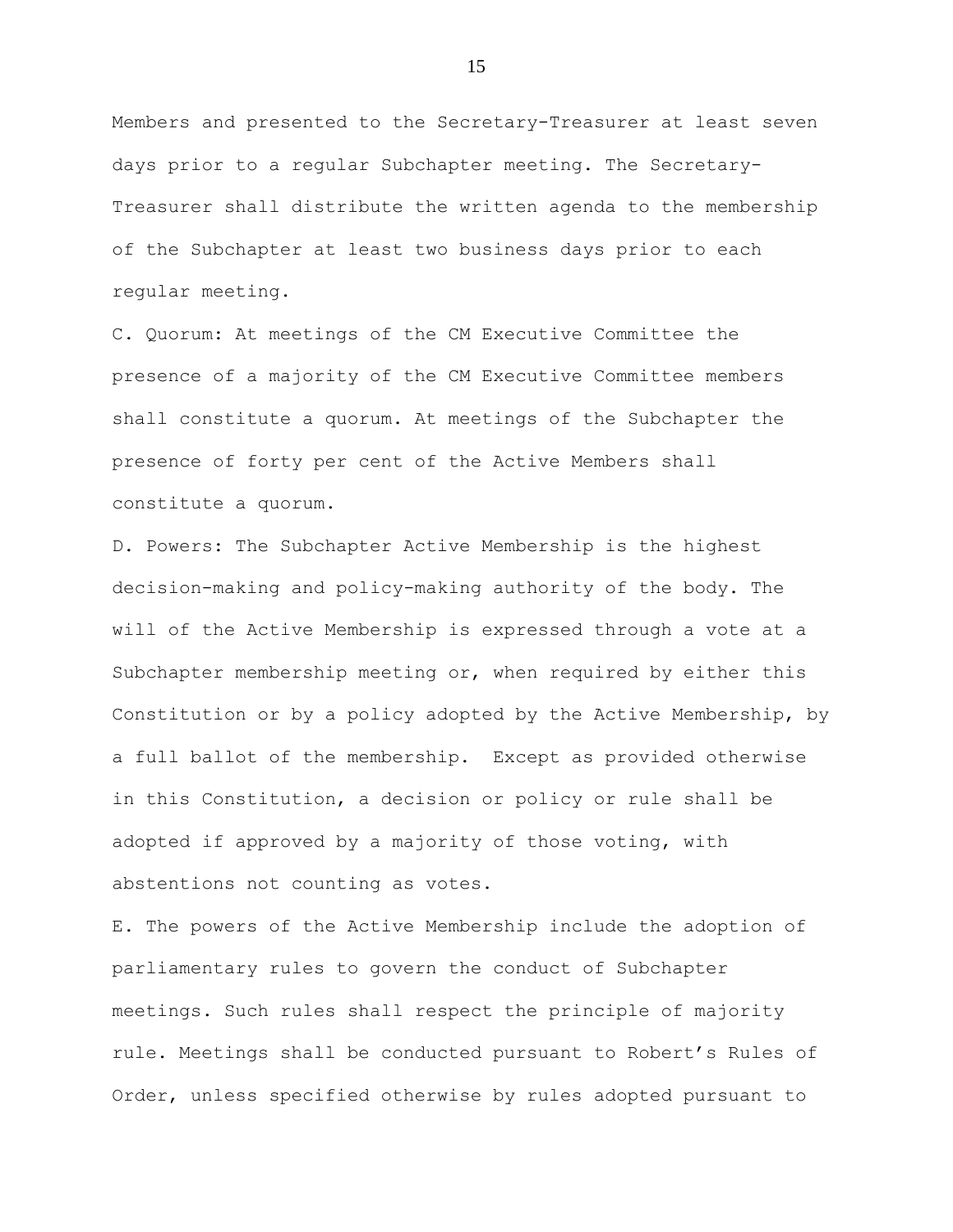this subsection or by this Constitution. The CM Executive Committee may appoint a parliamentarian to advise the presiding officer at meetings.

# **Article IX. Contract Negotiations: Bargaining Council,**

### **Negotiating Team and Contract Ratification**

A. Composition of the Bargaining Council: The Bargaining Council shall consist of the Elected Officers of the Chapter (the President, Vice-President, and Secretary-Treasurer; the Grievance Officer and Communications Officer (if any)(both ex officio, non-voting); the Chief Negotiator (ex officio, nonvoting); and four Subchapter Representatives elected At-Large. The Bargaining Council shall include as voting members at least one Clinical Professor, one Legal Writing Professor, and two tenured or tenure track members of the faculty, provided that an eligible faculty member or faculty members are willing to serve. B. At-Large Representatives to the Bargaining Council: The four At-Large Representatives shall be Active members of the CM-AAUP. The Nominating and Elections Committee shall present a slate of eight candidates, if possible, at a meeting of the CM-AAUP Subchapter, and shall in any event ensure that the slate includes a nominee or nominees whose election will satisfy the requirements of Article IX(A). Additional nominations may be made from the floor of the meeting. Voting shall be by secret,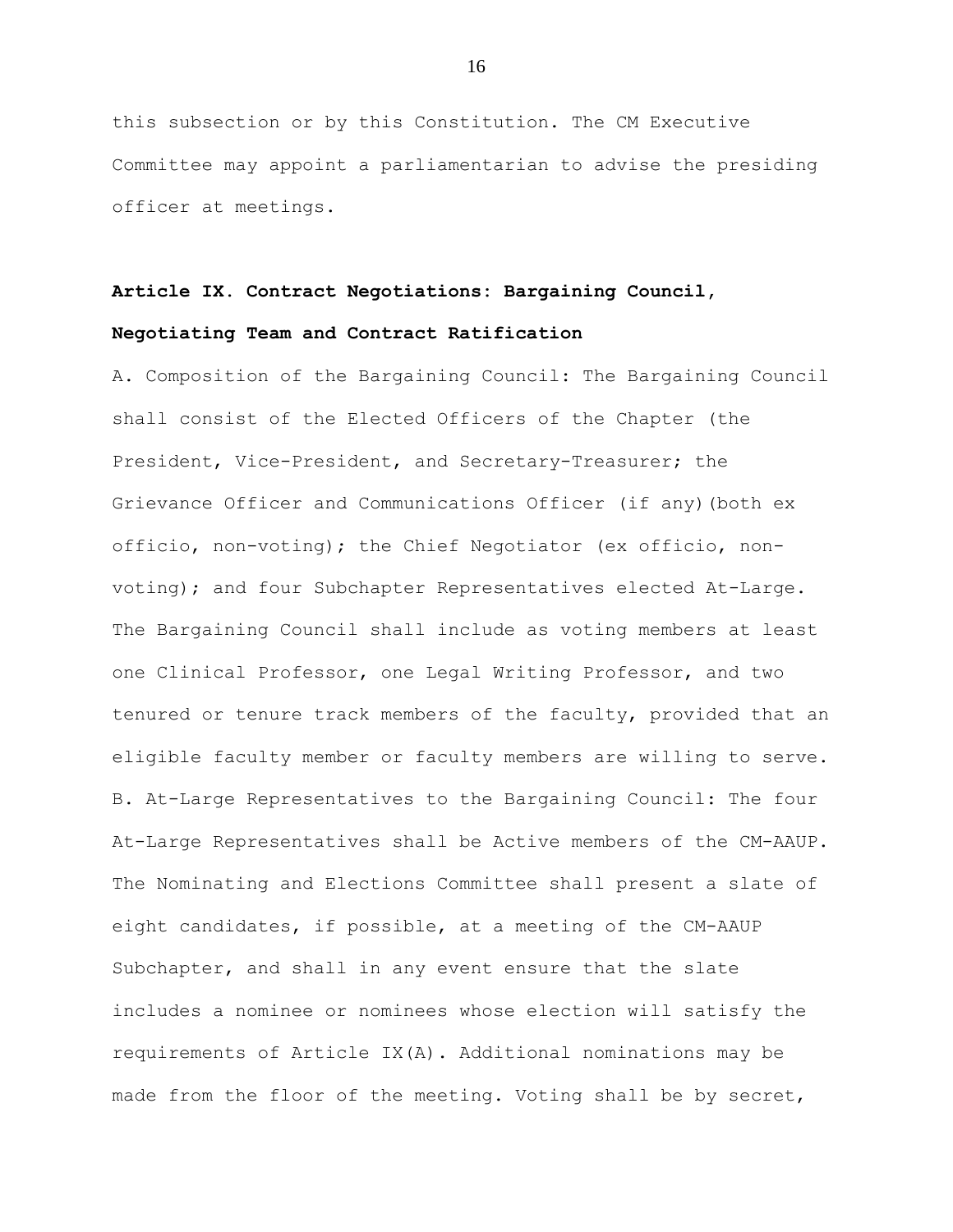mail ballot, the votes to be counted by the Nominations and Elections Committee. The four highest vote getters will be declared elected as At-Large Representatives, provided that the resulting Bargaining Council satisfies the representation requirements of Article  $IX(A)$ . If necessary to meet these minimum requirements, the candidate with the highest vote total from a category of the faculty that otherwise would be unrepresented (or, in the case of tenured/tenure track faculty, underrepresented) shall be deemed the highest vote getter(s) in the election. Questions of eligibility, disputed votes, and other matters of interpretation pertaining to the selection of At-Large Representatives shall be determined by the CM Executive Committee.

C. Term of Office of the Bargaining Council: The Bargaining Council shall remain in existence until a contract is ratified. It shall then disband unless a majority of the Active Members attending the next regular Chapter Meeting after ratification request the Bargaining Council to remain in existence. Dissolution of such a Bargaining Council which remains in existence after ratification of a contract shall require a majority vote of the Active Members in attendance at a regular Chapter Meeting. At least six months prior to the expiration date of the contract then in force or prior to the date that a salary or other economic adjustment would take effect (*i.e.*, a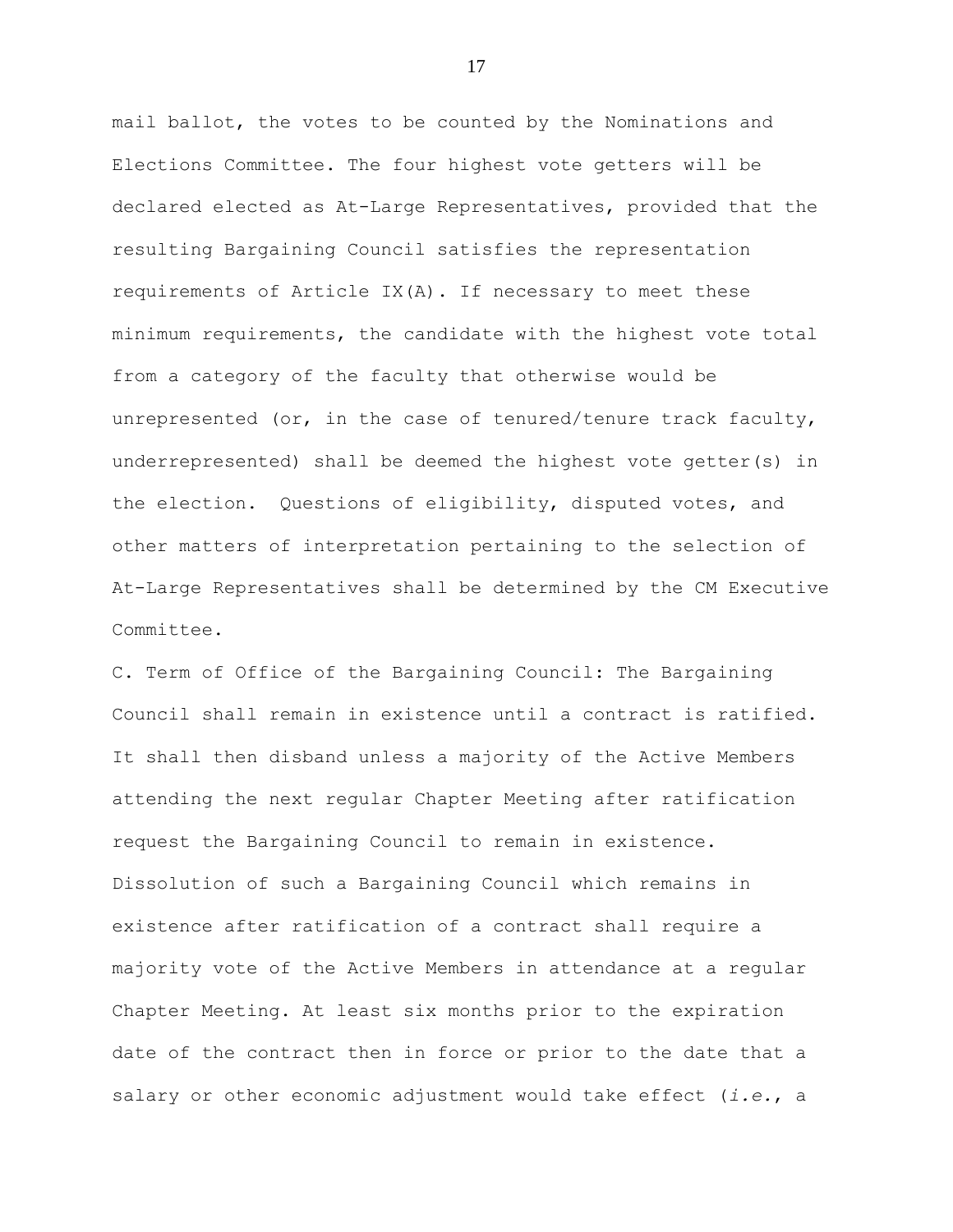salary or other economic re-opener), the Bargaining Council shall be reconstituted.

D. Duties of the Bargaining Council: The duties of the Bargaining Council shall be:

1. To act as the policy-making body for the Chapter in matters of collective bargaining.

2. To establish and maintain effective communication with the entire bargaining unit and survey the faculty with regard to collective bargaining matters, in order to determine faculty desires and priorities. Any Active Member may make suggestions to the Bargaining Council regarding collective bargaining matters, and the Bargaining Council shall receive and consider all such suggestions. 3. To keep members of the bargaining unit informed as to the progress of negotiations.

4. To familiarize itself with AAUP policies, procedures, and reports as useful guidelines affecting faculty welfare, both within and outside of the collective bargaining process, and to familiarize itself with the process of collective bargaining and collective bargaining contracts currently or previously in effect at other colleges or universities.

5. To make recommendations to the Negotiating Team regarding terms to be sought in the contract and to assist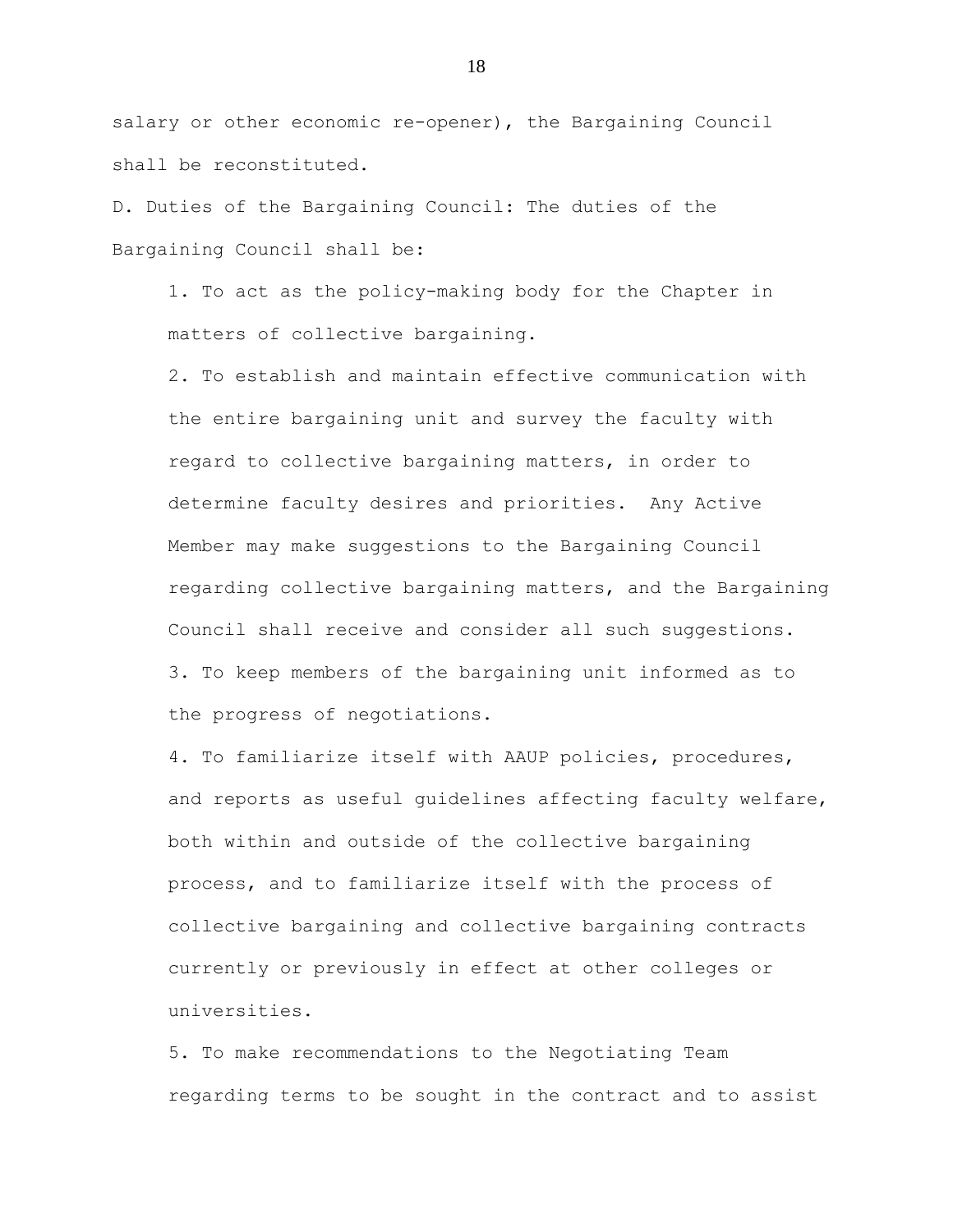in gathering the data necessary to support the recommendations.

6. To meet regularly with the Negotiating Team in order to assess progress, suggest strategy, and generally to assist in the entire negotiating process up to and including the ratification of the contract.

7. In order to perform its duties the Bargaining Council is to select a Chair from its own ranks and develop its own operating procedures.

E. Duty of the Negotiating Team: The duty of the Negotiating Team shall be to negotiate a contract with the representatives of the Board of Trustees of Cleveland State University. The Negotiating Team shall first submit any proposed agreement to the CM Executive Committee for discussion and recommendation. The CM Executive Committee shall then present any proposed agreement along with its recommendation to the Bargaining Council for discussion and for the Bargaining Council's recommendation to the Active Members for ratification or rejection. This meeting of the Bargaining Council is to be called by the President at the request of the Chief Negotiator. F. Ratification: No less than seven days prior to a ratification vote, copies of the proposed agreement will be made available for members' inspection. At this time, the CM Executive Committee shall announce the date, place, and time of a meeting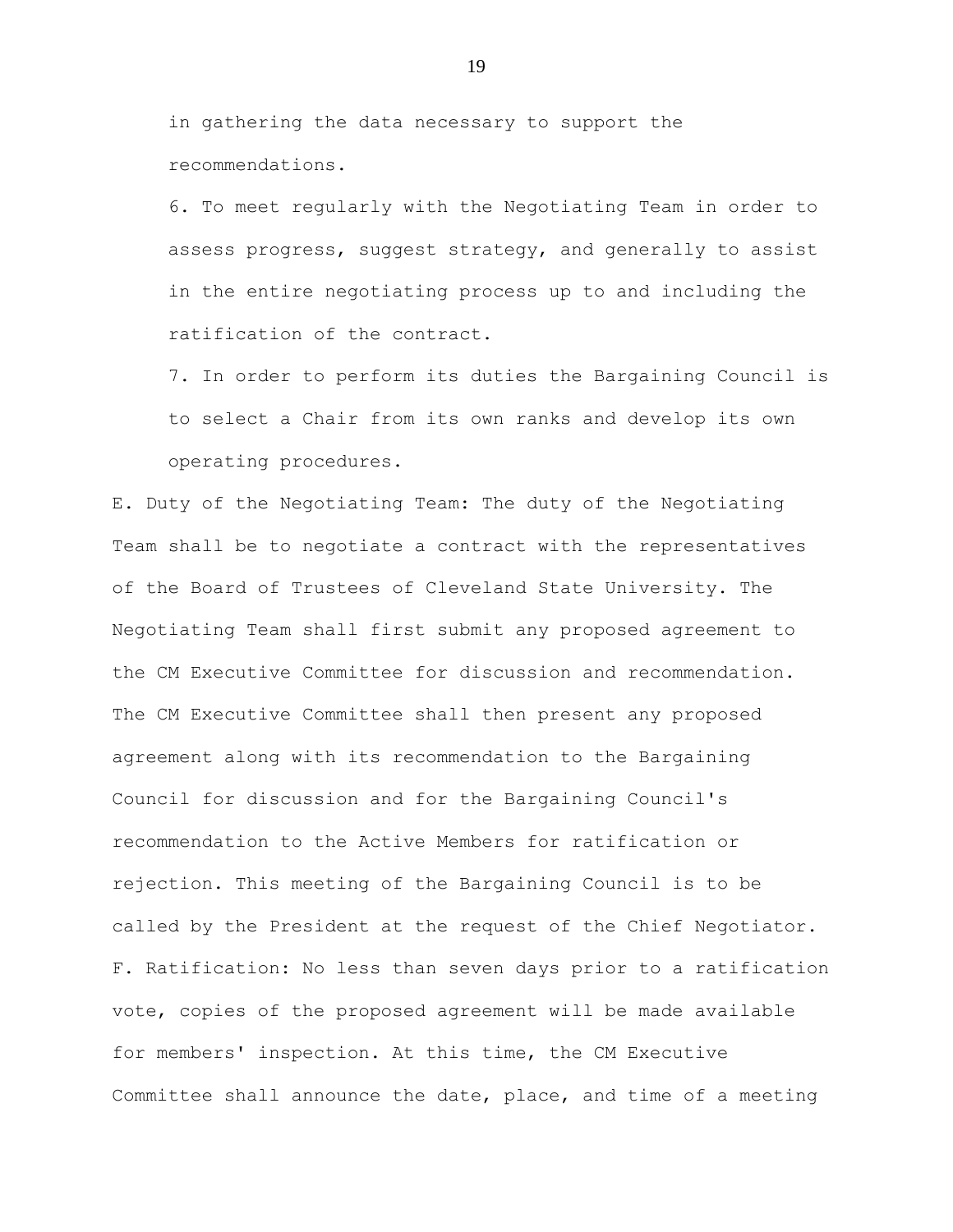of the Active Members of the Subchapter for their consideration of the proposed contract and the recommendation of the CM Executive Committee. At this meeting, a secret vote shall be taken on the contract. A quorum is required for voting to commence. In-person voting on the proposed contract may continue for 48 hours following the meeting at times and places scheduled by the Executive Committee. All Active Members may vote in person on the contract even if the member was not part of the original quorum. The CM Executive Committee may provide for absentee balloting on an individual basis under extraordinary circumstances and shall make an effort to call the meeting at a time when no or few classes are being held. A contract negotiated by the Negotiating Team shall become binding when ratified by the Board of Trustees of Cleveland State University and by a majority of the Active Members of CM-AAUP who vote. The Subchapter shall comply with all rules and regulations of the Ohio State Employment Relations Board that are applicable to the resolution of contract disputes and ratification of contracts.

### **Article X. Other Standing Committees**

A. Composition and Term: Each Standing Committee shall consist of a Chair, appointed by the CM Executive Committee, and, if necessary, up to two additional members who will be nominated by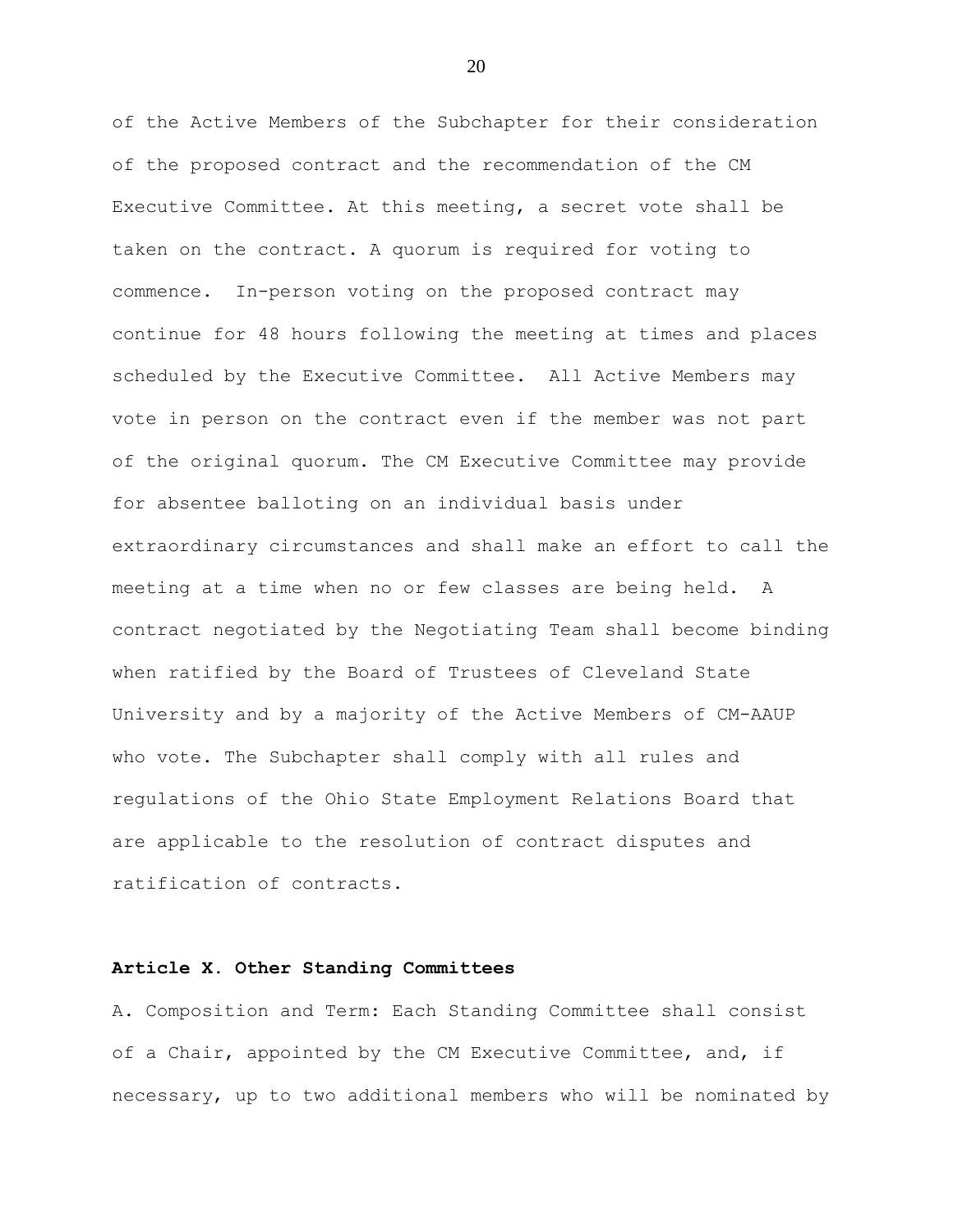the Standing Committee's Chair and ratified by the CM Executive Committee. The CM Executive Committee shall make the final decision on whether more than one member is necessary for a Standing Committee. Committee Chairs and, when necessary, additional members shall take office on September 15 and shall serve one year terms. The CM Executive Committee shall have discretion: i) to not constitute a committee in a particular year; ii) to constitute a committee later in a year; and/or iii) to arrive at a cooperative arrangement, subject to Article VI(A), with the CSU-AAUP providing for Subchapter representation on committees and other official bodies of the CSU-AAUP.

B. Committees and Duties:

1. Committee on Membership: The committee is charged with the responsibility for actively maintaining membership and with recruiting new members.

2. Committee on Academic Freedom and Tenure: This committee shall be responsible for a continuous study of matters relating to the academic freedom of the faculty and to the tenure and professional ethics of the faculty members. 3. Committee on Economic Status and College and University Teaching Conditions: This committee shall be responsible for a continuous study of the economic status of the faculty and college, and university teaching conditions.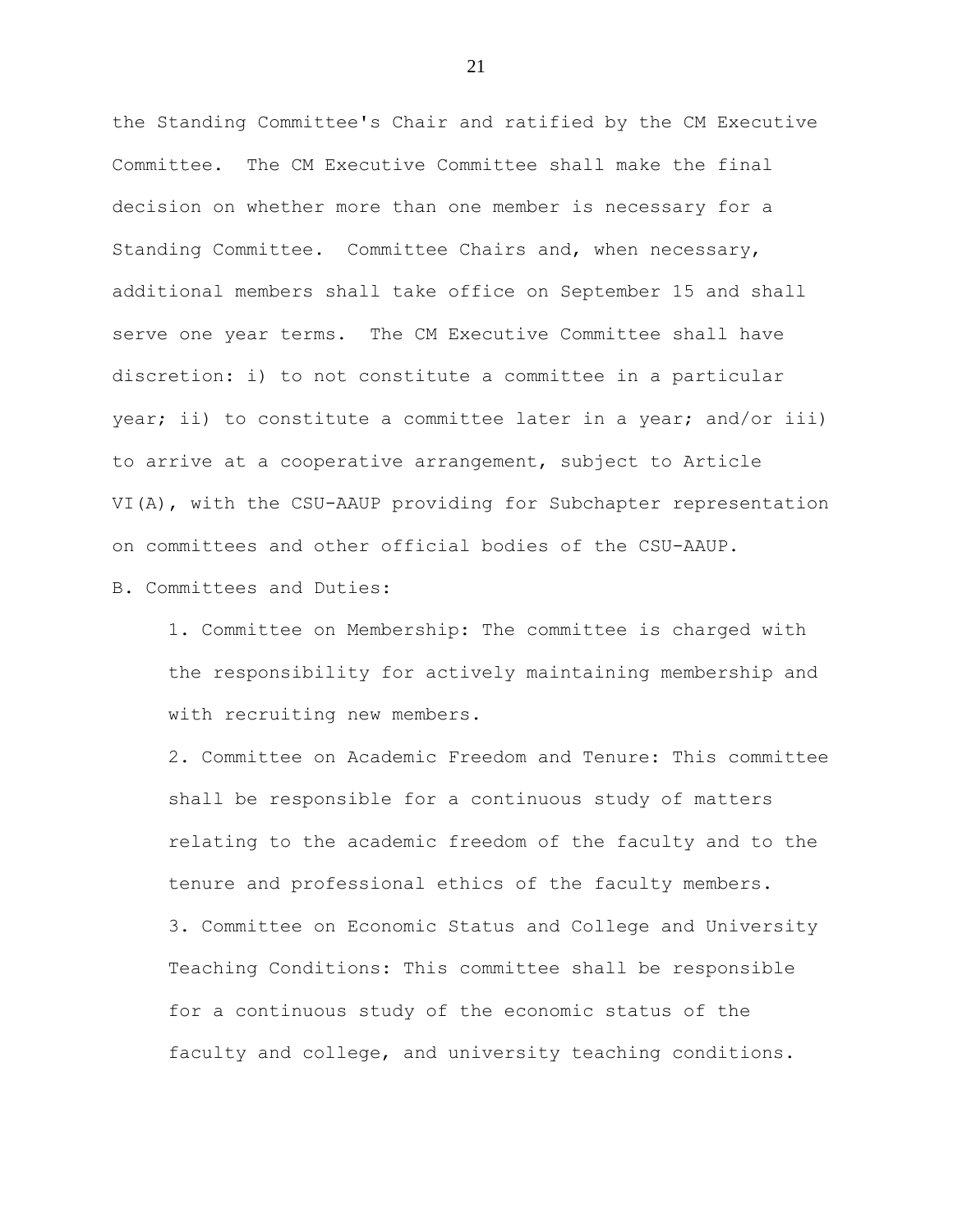4. Committee on the Relationship of Higher Education to Federal and State Government: This committee shall be responsible for a continuous study of the relationship of higher education to federal and state government. 5. Committee on College and University Governance: This committee shall be responsible for continuous study of matters relating to college and university governance. 6. Committee on the Status of Women and Minority Faculty in the Academic Profession: This committee shall be responsible for a continuous study of the economic and professional status of women and minority faculty.

### **Article XI. Amendments**

Any Active Members may propose an amendment to the Constitution at a regularly scheduled meeting of the Subchapter. The proposed amendment must be submitted in writing. If the Active Members in attendance at the next regularly scheduled meeting of the Subchapter agree by majority vote to consider the proposed amendment, it must then be submitted to the Active Members for ratification. Ratification shall require an affirmative vote of two-thirds of those Active Members who cast ballots on the proposed amendment. Voting shall be by secret, mail ballot.

### **Article XII. Ratification**